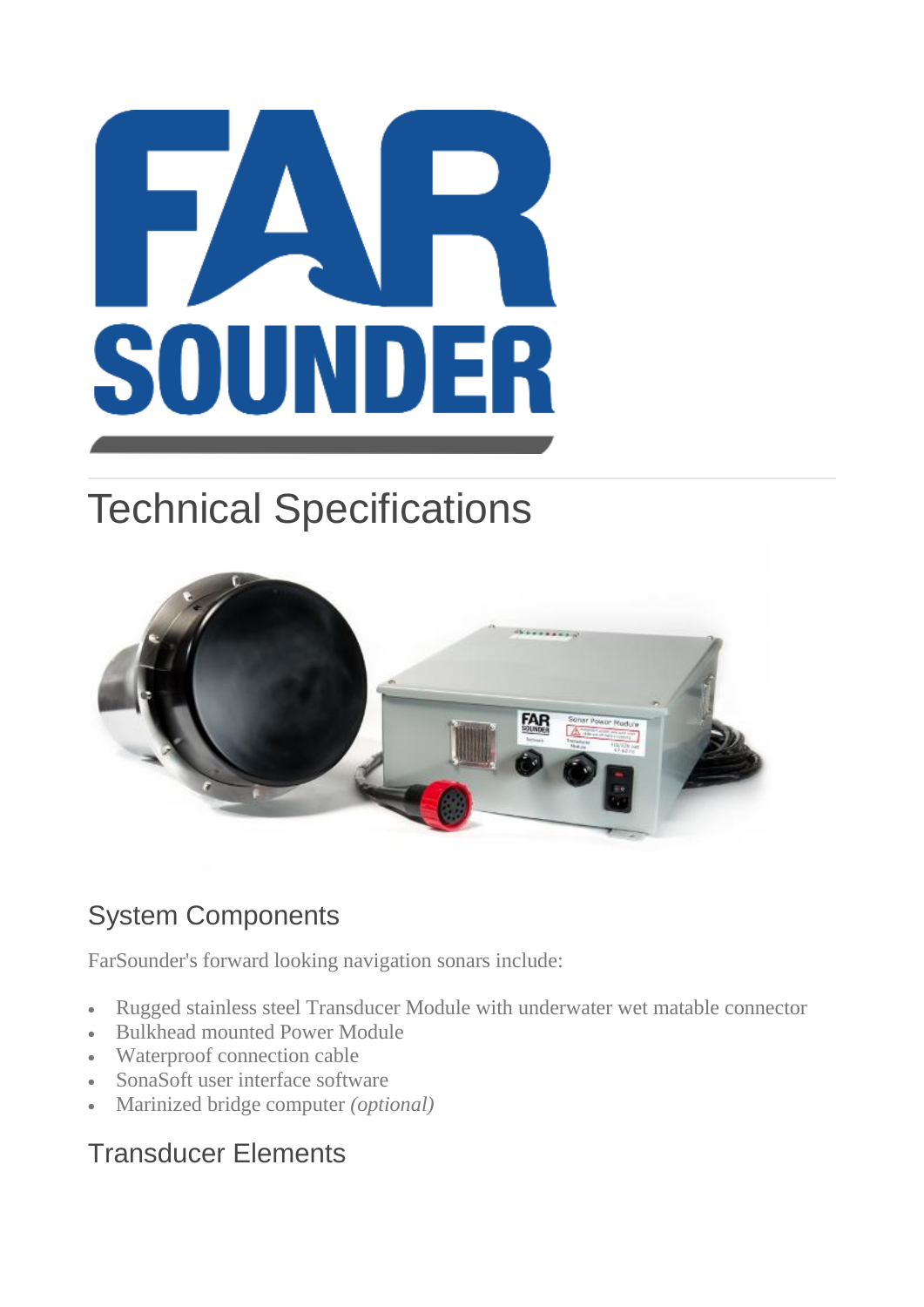Each Transducer Module has an array of receivers with a separate transmitter. These arrays are encapsulated in a rugged urethane designed to provide years of protection to the transducer elements. Should the unit ever need to be serviced, it has an underwater mateable connector allowing removal and reinstallation by diver.

### Feature Comparison

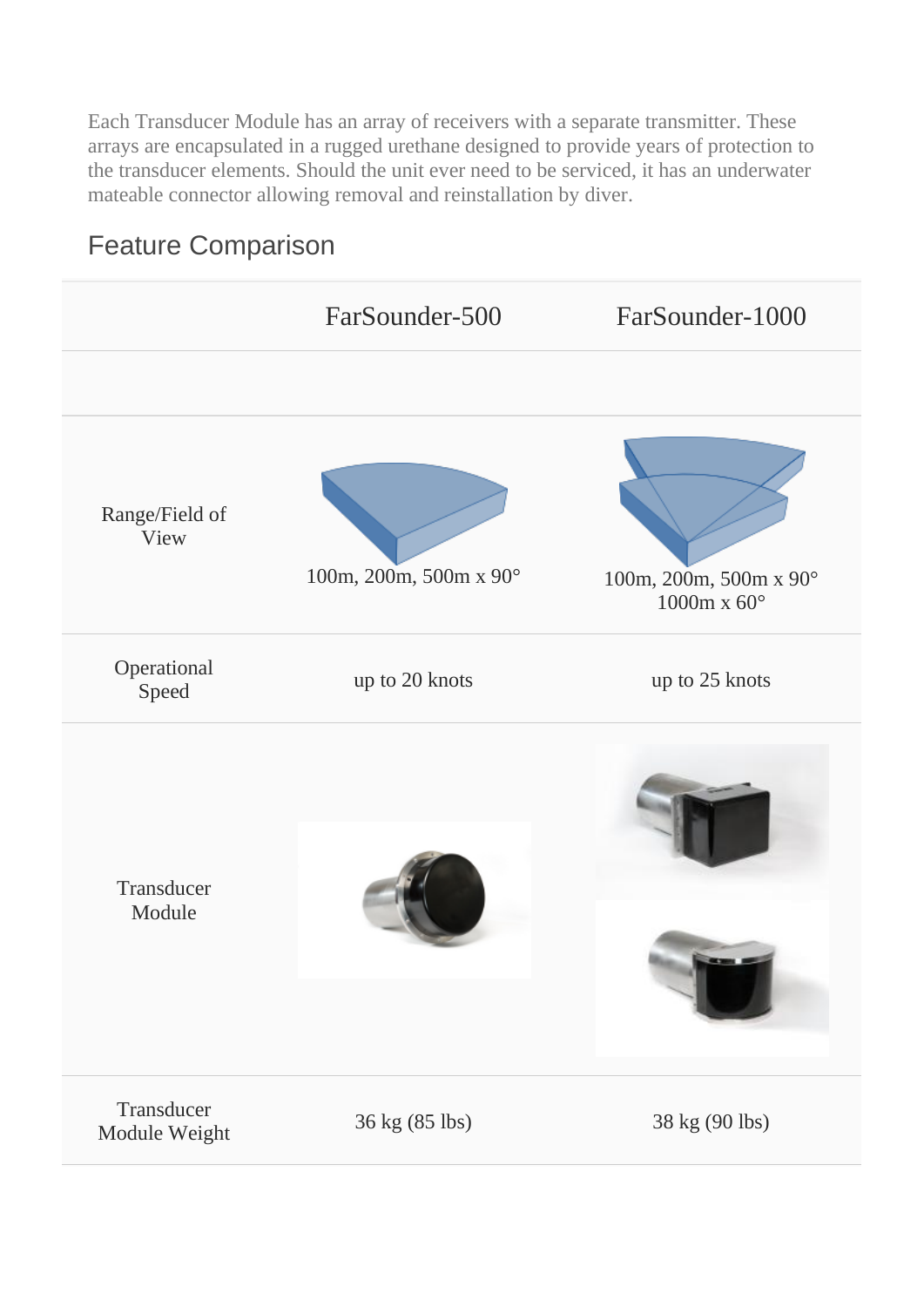FarSounder-500 FarSounder-1000

3D Forward Looking Display

Bottom Mapping Philosophie<br>Ration 8x Water Depth

Maximum Depth  $\frac{1}{2}$  50 m(165 ft)

Power

Operating Sperating 61 kHz

Maximum Output Power <1500 Wrms

SDK Available

Angular Anguiat  $\sim 1.6^{\circ}$ 

Roll/Pich  $\blacktriangleright$  KOII/PICN<br>Stabilization  $\blacktriangleright$  +/-20°

In-Water Target Multi-Ping Stabilization

User Definable

Chart Overlay Jeppesen C-Map

৶

Requirements  $110/220 \text{ V}$ ,  $50/60 \text{ Hz}$  @ ~120 W

✅